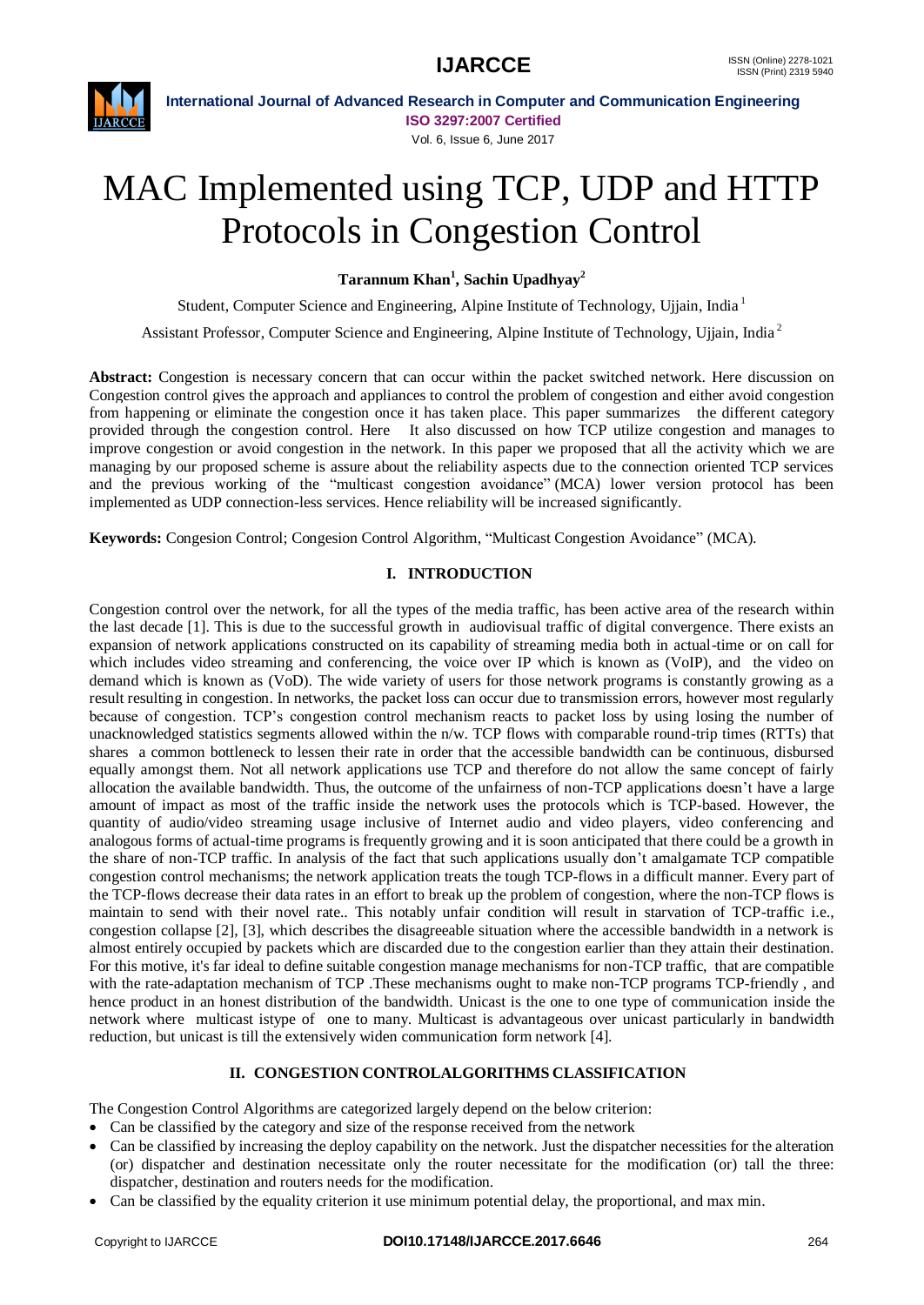

Vol. 6, Issue 6, June 2017

 Can be classified by the aspect of performance. To create developments in performance: highest bandwidth n/w, lossy links, fairness, benefit to short flows, variable-rate links

Algorithms of congestion control are capable to use network attentiveness as a standard. Subsequent are three groupings for the congestion control mechanisms. The Black box comprises of a group of algorithms based on the thought that reflects on black box n/w kind, affected of no awareness of its condition much than the binary response leading to congestion. A Grey box is the grey group near to that use the dimensions to assess the accessible bandwidth and level of contention or still the conditional features of the congestion. Due to the chance of wrong assessment and measurement dimensions, a n/w is examined as grey box. A Green box comprises bimodal congestion control through that it can compute explicitly the fairs hare, also the n/w assisted drawback, as a n/w transfer through its transport layer. So, it is considered as green box.

### A. Black Box

A black box is a categorized congestion control and it's also called as the Blind Congestion Control approach and this procedure utilize the AIMD (Additive Increase Multiplicative Decrease) algorithm. AIMD implements TCP window adjustments.

### B. Grey Box

Grey box is also called as congestion control with measurement based. Values of the TCP confide on the losses of packet as virtual signal of the congestion signal as the congested links There are a number of reasons for indicating the congestion one of the common reasons is the loss of packet and random bit corruption is the main cause for the packet loss and is caused when bandwidth is still accessible. At the source aspect, acknowledgement-based loss detection can altered by interweave traffic on invert path . The loss of packet, as a binary reaction, can't specify the level of rivalry earlier than the amount of congestion.

### C. Green Box

A Green box carries bimodal congestion control mechanism with the aid of which it is able to calculate explicitly the fairs hare of the machine goes with the flow in the community. Bimodal congestion prevention and Control mechanism for each drift the fair percentage of the entire bandwidth that needs to be allotted is calculated at any point through method execution. A RED also known as (Random Early Detection) of packet that at random dropped within fraction to the router size queue , triggering the multiplicative decreasing in several flows. In ECN (Explicit Congestion Notification) routers are enabled to probabilistic mark a bit in the IP header instead of dropping packets, near intimate the end-hosts of imminent congestion when the length of the queue exceeds a threshold. The VCP (variable structure congestion control protocol) uses two ECN (Explicit Congestion Notification) bits to clearly get the feedback of the network status of congestion [5].

| S                | Approach/                  | Source of Congestion  | Strengths/Weakness           | Parameters         | Experimental |
|------------------|----------------------------|-----------------------|------------------------------|--------------------|--------------|
| N <sub>0</sub>   | REF                        | Information           |                              |                    | Result       |
| 1.               | <b>Router Mechanism</b>    | When router discovers | Non-TCP friendly flows       | offered load,      |              |
|                  | [6]                        | a flow which does not | can only be achieved         | packet drop rate,  |              |
|                  |                            | exhibit TCP-friendly  | with router support.         | bandwidth flow     | 91.76%       |
|                  |                            | behavior.             |                              |                    |              |
| 2.               | <b>TCP Reno Congestion</b> | Congestion window     | Fast retransmit              | Send rate, Loss    |              |
|                  | control [7]                |                       | mechanism, Improved          | Rate, round trip   |              |
|                  |                            |                       | retransmission timeout       | time               | Fair result  |
| 3.               | Switchover Mechanism       | The rate-based        | Multicast<br>Reliable        | Rate-Based,        |              |
|                  | of flow and Congestion     | controller            | communication,               | NAKs,              |              |
|                  | Random<br>Control.         |                       | Prevents a drop-to-zero      | Transmission rate  | 92.45%       |
|                  | Algorithm<br>Listening     |                       | problem.                     |                    |              |
|                  | (RLA) [8]                  |                       |                              |                    |              |
| $\overline{4}$ . | Source rates tend to be    |                       | Packet loss ratios, which    | Objective function |              |
|                  | distributed in order to    | Congestion window     | can be expected in a         | called FAh ("FAh   |              |
|                  | maximize an objective      |                       | provide n/w with a no of     | fairness"), RTT,   |              |
|                  | function calledFAh         |                       | competing TCP or TCP-        | re-transmission    | Fair result  |
|                  | ("FAhfairness") [9]        |                       | friendly sources.            | timeout            |              |
| 5.               | Multicast<br>window        |                       | is<br><b>TCP</b><br>Fairness | Rate oriented and  |              |
|                  | scheme using a distinct    |                       | basically<br>window          | window<br>oriented |              |
|                  | window size for each       | Congestion window     | oriented<br>that in<br>and   | fairness, RTT      |              |

# **III. LITERATURE SURVEY**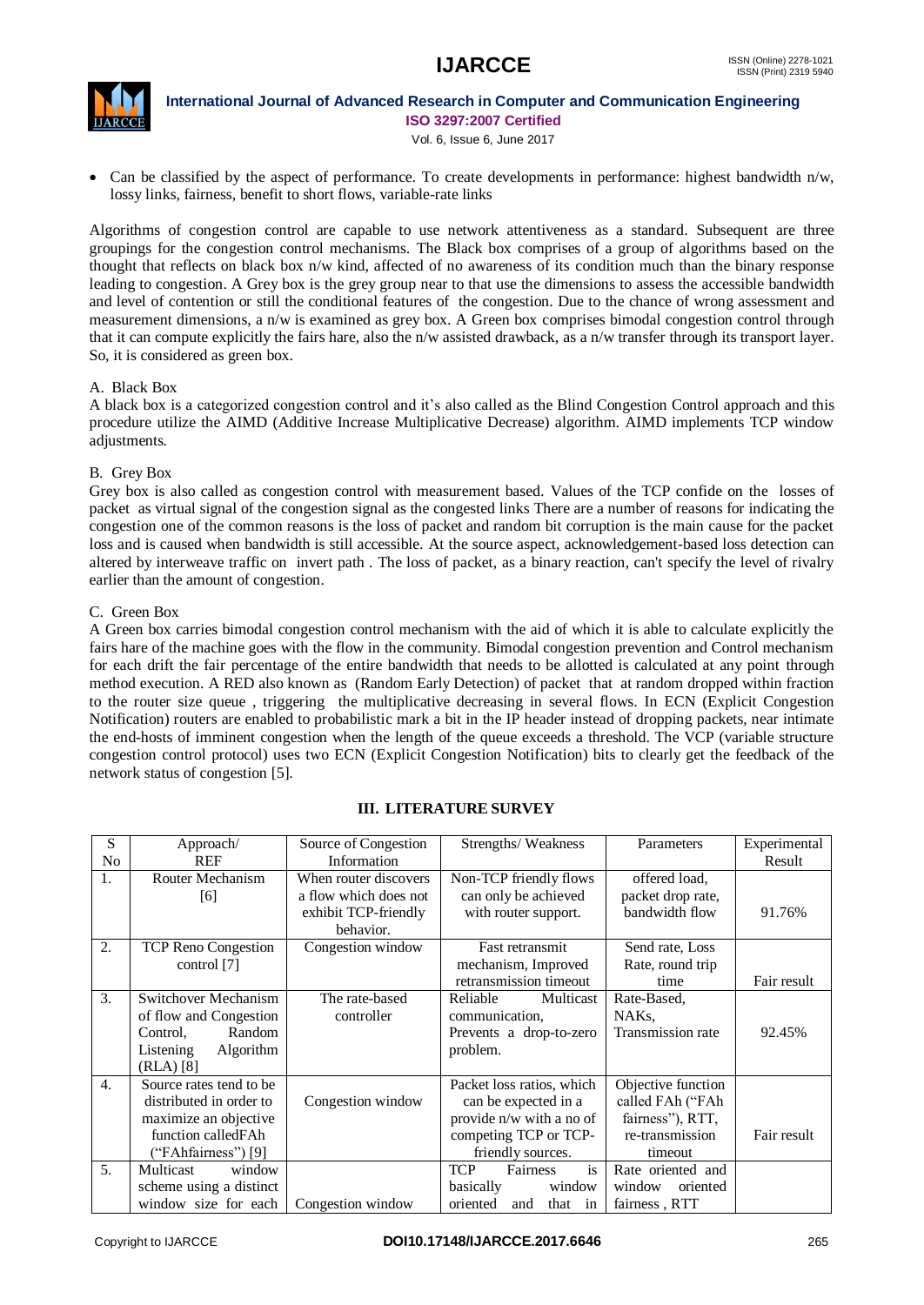

Vol. 6, Issue 6, June 2017

|    | receiver, and enforcing<br>it as the limit on the<br>number of outstanding<br>packets<br>that<br>to<br>receiver. $[10]$ |                     | order to achieve<br>this<br>form of fairness via rate<br>based regulation; the<br>regulation algorithm<br>must explicitly depend<br>on receivers RTT. |                        | 93.45%      |
|----|-------------------------------------------------------------------------------------------------------------------------|---------------------|-------------------------------------------------------------------------------------------------------------------------------------------------------|------------------------|-------------|
| 6. | Easay AIMD pattern<br>for unicast flows (Rate<br><b>Adaption Protocol</b><br>$RAP$ ).[11]                               | ACK packets and RTT | Additional fine-grained<br>delay based congestion<br>avoidance                                                                                        | RTT, TCP<br>throughput | Fair result |
| 7  | TFRC-The TCP-<br>Friendly rate control<br>Protocol. <sup>[12]</sup>                                                     | Roundtrip time      | Stable sending rate,<br>Supports additional<br>delay-based congestion<br>avoidance by adjusting<br>the inter-packet gap.                              | RTT, loss rate         | Fair result |

### **IV. PROPOSED WORK**

All the activity which we are managing by our proposed scheme is assure about the reliability aspects due to the connection oriented TCP services and the previous working of the (MCA) which stands for "multicast congestion avoidance" lower version protocol has been implemented as UDP connection-less services. Hence reliability will be increased significantly.

MAC implementation with unreliable source is not well for all those organization who especially working for confidential data communication framework all the schemes define by the computer society for network point of view is providing the resulted contents with different connection scheme TCP is always there to provides the reliable source of information . Network performance always varies with the specification of connection protocols.

# **V. EXPERIMENT AND SIMULATION ENVIRONMENT**

Simulation environment of the proposed work is about the work on Ethernet 802.11 with the other Media Access Layer protocol on the simulator Wireshark which is based on the network specification with the TCP network connection. Wireshark is a network packet analyzer. An n/w packet analyzer will try to seize network packets and attempts to display that packet those are as unique as possible. You ought to think about an n/w packet analyzer as a measuring tool that utilized to take a look on what is taking place inside a network cable, much like a voltmeter that is utilized through

an electrician to look at what is occurring internally within an electric cable (but at a better stage, of course). In the earlier, as tools were either very costly, proprietary, or both. Though, with the Wireshark advent, each which has modified. Wireshark is possibly exceptional open supply packet analyzers obtainable these days.



Fig. 1 Multiple flows experimental set-up for New AIMD evaluation

# **Pseudocode:**

MAC implementation with unreliable source is not well for all those organization who especially working for confidential data communication framework all the schemes define by the computer society for network point of view is providing the resulted contents with different connection scheme TCP is always there to provides the reliable source of information . Network performance always varies with the specification of connection protocols. Here we are presenting the TCP code to for reliable connection and MAC code implementation.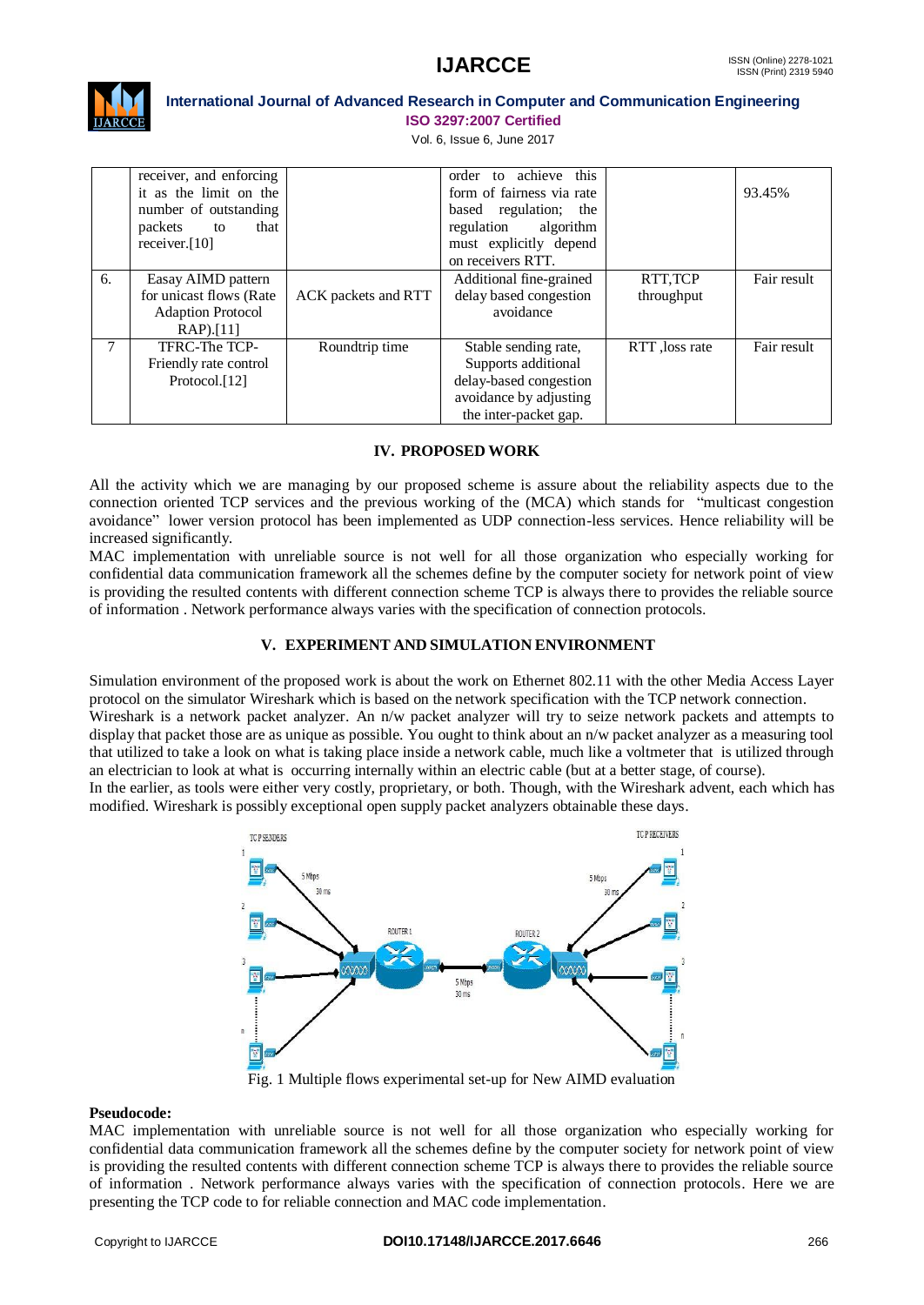

# **International Journal of Advanced Research in Computer and Communication Engineering**

**ISO 3297:2007 Certified**

Vol. 6, Issue 6, June 2017

**The following code uses Indy.Sockets. UDPClient to send messages to pcs on a LAN network using the TCP address and listening port (which I store in a database):** public static void SendMessage(Client pClient) { TCPClienttcpClient = new TCPClient(); TCPClient.Host = pClient.ServerIP; TCPClient.Port = pClient.fListeningOnTCPPort; tcpClient.SendBuffer(pClient.RestartMessage); }

But requirements have changed and we now need to be able to send messages using the MAC address instead (also stored in database), is it possible to send a similar message by making the use MAC address?

The MAC address on a live is the similar subnet TCP connection will be certainly in the ARP cache .On Linux, you could examine on GNS3 that how the ARP cache by looking in /proc/net/arp.

| IP address |         |     | HW type Flags HW address |   | Mask Device |
|------------|---------|-----|--------------------------|---|-------------|
| 10.0.0.32  | $(x_1)$ | 0x2 | $00:1e:4f:55$ : be: dc   | ∗ | eth()       |
| 10.10.10.1 | 0x1     | 0x2 | 00:1f:6c:3e:02:e3        | ∗ | eth()       |

After configuring all this setting we need to bind the communication channel with interface to get the data transmission result over to the simulator that shows graphical specification of both TCP and UDP.

### **Script for the network topology**

| Save this script to a file (e.g. /usr/local/bin/chanhop.sh) and run:                  |
|---------------------------------------------------------------------------------------|
| # chmod 700 /usr/local/bin/chanhop.sh                                                 |
| As root, to make the script executable. Running the script with no arguments displays |
| the following usage instructions:                                                     |
| chanhop.sh: Usage:                                                                    |
| ./chanhop.sh [-i --interface] [-b --band] [-d --dwelltime]                            |
| -i or --interface specifies the interface name to hop                                 |
| -b or --band specifies the bands to use for channel hopping, one of                   |
| IEEE80211B Channels 1-11 [default]                                                    |
| IEEE80211BINTL Channels 1-13                                                          |
| IEEE80211BJP Channels 1-14                                                            |
| IEEE $80211A$ Channels $36-161$                                                       |
| Use multiple -b arguments for multiple channels                                       |
| -d or --dwelltime amount of time to spend on each channel [default .25 seconds]       |
| e.x. ./chanhop.sh -i ath0 -b IEEE80211BINTL -b IEEE80211A -d .10 Exiting.             |
| <b>Starting Channel Hoping:</b>                                                       |
| $#$ ./chanhop.sh -i ath0                                                              |
| # ./chanhop.sh -i ath0 -b IEEE80211B -b IEEE80211A -d .1                              |
|                                                                                       |

| GNS3 Simulator.pcap [Wireshark 1.6.5 (SVN Rev 40429 from /trunk-1.6)] |                     |                                        |                                             |              |                |                   |                                    |                                                                                                                                                                                                                                                                                                                                                                                                                                                                                          |               |
|-----------------------------------------------------------------------|---------------------|----------------------------------------|---------------------------------------------|--------------|----------------|-------------------|------------------------------------|------------------------------------------------------------------------------------------------------------------------------------------------------------------------------------------------------------------------------------------------------------------------------------------------------------------------------------------------------------------------------------------------------------------------------------------------------------------------------------------|---------------|
| File                                                                  | Edit<br><b>View</b> | Go<br>Capture                          | Analyze Statistics Telephony Tools          |              |                | Internals<br>Help |                                    |                                                                                                                                                                                                                                                                                                                                                                                                                                                                                          |               |
| ær                                                                    |                     |                                        | 7 x 2 a<br>$Q_2 = 4\pi$                     | <b>silip</b> | 幂<br><b>SD</b> | $\equiv$          | $\mathbb{R}$                       | $@Q@E \quad @B \quad @B \quad \text{M} \quad \text{M} \quad \text{M} \quad \text{M} \quad \text{M} \quad \text{M} \quad \text{M} \quad \text{M} \quad \text{M} \quad \text{M} \quad \text{M} \quad \text{M} \quad \text{M} \quad \text{M} \quad \text{M} \quad \text{M} \quad \text{M} \quad \text{M} \quad \text{M} \quad \text{M} \quad \text{M} \quad \text{M} \quad \text{M} \quad \text{M} \quad \text{M} \quad \text{M} \quad \text{M} \quad \text{M} \quad \text{M} \quad \text{$ | ∣ 1⊐0         |
| Filter:                                                               |                     |                                        |                                             |              |                |                   | Expression Clear Apply             |                                                                                                                                                                                                                                                                                                                                                                                                                                                                                          |               |
| No.                                                                   | Time                | Source                                 | Destination                                 |              | Protocol       | Length Info       |                                    |                                                                                                                                                                                                                                                                                                                                                                                                                                                                                          |               |
|                                                                       |                     | 1 0.000000 192.168.1.132 192.168.1.1   |                                             |              | <b>DNS</b>     |                   | 181 Standard query A www.polito.it |                                                                                                                                                                                                                                                                                                                                                                                                                                                                                          |               |
|                                                                       | 2 0.000020          |                                        | GemtekTe_cb:6e:1a (RA) 802.11               |              |                |                   | 46 Acknowledgement, Flags=C        |                                                                                                                                                                                                                                                                                                                                                                                                                                                                                          |               |
|                                                                       |                     | 3 0.000036 192.168.1.1                 | 192.168.1.132                               |              | DNS            |                   |                                    | 174 Standard query response CNAME web01.polito.i                                                                                                                                                                                                                                                                                                                                                                                                                                         |               |
|                                                                       | 4 0.000052          |                                        | GemtekTe cd:74:7b (RA) 802.11               |              |                |                   | 46 Acknowledgement, Flags=C        |                                                                                                                                                                                                                                                                                                                                                                                                                                                                                          |               |
|                                                                       |                     | 5 0.001716 192.168.1.132 130.192.73.1  |                                             |              | <b>TCP</b>     |                   |                                    | 186 netmpi > http [SYN] Seg=0 Win=65535 Len=0 MS:                                                                                                                                                                                                                                                                                                                                                                                                                                        |               |
|                                                                       | 6 0.001733          |                                        | GemtekTe_cb:6e:1a (RA) 802.11               |              |                |                   | 46 Acknowledgement, Flags=C        |                                                                                                                                                                                                                                                                                                                                                                                                                                                                                          |               |
|                                                                       |                     | 7 0.203162 130.192.73.1                | 192.168.1.132                               |              | <b>TCP</b>     |                   |                                    | 122 http > netmpi [SYN, ACK] Seq=0 Ack=1 Win=5840                                                                                                                                                                                                                                                                                                                                                                                                                                        |               |
|                                                                       | 8 0.203180          |                                        | GemtekTe cd:74:7b (RA) 802.11               |              |                |                   | 46 Acknowledgement, Flags-C        |                                                                                                                                                                                                                                                                                                                                                                                                                                                                                          |               |
|                                                                       |                     | 9 0.203195 192.168.1.132 130.192.73.1  |                                             |              | <b>TCP</b>     |                   |                                    | 162 netmpi > http [ACK] Seg=1 Ack=1 Win=262808 Li                                                                                                                                                                                                                                                                                                                                                                                                                                        |               |
|                                                                       | 10 0.203212         |                                        | GemtekTe_cb:6e:1a (RA) 802.11               |              |                |                   | 46 Acknowledgement, Flags=C        |                                                                                                                                                                                                                                                                                                                                                                                                                                                                                          |               |
|                                                                       |                     | 11 0.205066 192.168.1.132 130.192.73.1 |                                             |              | <b>HTTP</b>    |                   | 263 GET / HTTP/1.0                 |                                                                                                                                                                                                                                                                                                                                                                                                                                                                                          |               |
|                                                                       | 12 0.205083         |                                        | GemtekTe_cb:6e:1a (RA) 802.11               |              |                |                   | 46 Acknowledgement, Flags=C        |                                                                                                                                                                                                                                                                                                                                                                                                                                                                                          |               |
|                                                                       |                     | 13 0.405611 130.192.73.1               | 192.168.1.132                               |              | <b>TCP</b>     |                   |                                    | 116 http > netmpi [ACK] Seg=1 Ack=102 Win=5840 Li                                                                                                                                                                                                                                                                                                                                                                                                                                        |               |
|                                                                       | 14 0.405923         |                                        | GemtekTe cd:74:7b (RA) 802.11               |              |                |                   | 46 Acknowledgement, Flags=C        |                                                                                                                                                                                                                                                                                                                                                                                                                                                                                          |               |
|                                                                       |                     | 15 0.596417 130.192.73.1               | 192.168.1.132                               |              | <b>TCP</b>     |                   |                                    | 1562 FTCP segment of a reassembled PDUT                                                                                                                                                                                                                                                                                                                                                                                                                                                  |               |
|                                                                       | 16 0.596439         |                                        | GemtekTe_cd:74:7b (RA) 802.11               |              |                |                   | 46 Acknowledgement, Flags=C        |                                                                                                                                                                                                                                                                                                                                                                                                                                                                                          |               |
|                                                                       |                     | 17 0.600798 130.192.73.1               | 192.168.1.132                               |              | <b>TCP</b>     |                   |                                    | 1562 [TCP segment of a reassembled PDU]                                                                                                                                                                                                                                                                                                                                                                                                                                                  |               |
|                                                                       | 18 0.600818         |                                        | GemtekTe_cd:74:7b (RA) 802.11               |              |                |                   | 46 Acknowledgement, Flags-C        |                                                                                                                                                                                                                                                                                                                                                                                                                                                                                          |               |
|                                                                       |                     | 19 0.600833 192.168.1.132 130.192.73.1 |                                             |              | <b>TCP</b>     |                   |                                    | 162 netmpi > http [ACK] Seg=102 Ack=2905 Win=262)                                                                                                                                                                                                                                                                                                                                                                                                                                        |               |
|                                                                       | 20 0.600850         |                                        | GemtekTe cb:6e:1a (RA) 802.11               |              |                |                   | 46 Acknowledgement, Flags=C        |                                                                                                                                                                                                                                                                                                                                                                                                                                                                                          |               |
|                                                                       |                     | 21 0.807409 130.192.73.1               | 192.168.1.132                               |              | <b>TCP</b>     |                   |                                    | 1562 FTCP segment of a reassembled PDUT                                                                                                                                                                                                                                                                                                                                                                                                                                                  |               |
|                                                                       | 22 0.807950         |                                        | GemtekTe_cd:74:7b (RA) 802.11               |              |                |                   | 46 Acknowledgement, Flags=C        |                                                                                                                                                                                                                                                                                                                                                                                                                                                                                          |               |
|                                                                       |                     | 23 0.813514 130.192.73.1               | 192.168.1.132                               |              | <b>TCP</b>     |                   |                                    | 1562 FTCP segment of a reassembled PDUT                                                                                                                                                                                                                                                                                                                                                                                                                                                  |               |
|                                                                       | 24 0.813534         |                                        | GemtekTe cd:74:7b (RA) 802.11               |              |                |                   | 46 Acknowledgement, Flags=C        |                                                                                                                                                                                                                                                                                                                                                                                                                                                                                          |               |
|                                                                       |                     | 25 0.813549 192.168.1.132 130.192.73.1 |                                             |              | <b>TCP</b>     |                   |                                    | 162 netmpi > http [ACK] Seg=102 Ack=5809 Win=262                                                                                                                                                                                                                                                                                                                                                                                                                                         |               |
|                                                                       | 26 0.813566         |                                        | GemtekTe_cb:6e:1a (RA) 802.11               |              |                |                   | 46 Acknowledgement, Flags=C        |                                                                                                                                                                                                                                                                                                                                                                                                                                                                                          |               |
|                                                                       |                     |                                        |                                             |              |                |                   |                                    |                                                                                                                                                                                                                                                                                                                                                                                                                                                                                          | $\rightarrow$ |
|                                                                       | <b>B</b> start      | $\sum$ Inb                             | $\left[\frac{1}{2}\right]$ 2 N.<br>图 2 M. × | <b>NE</b>    |                | ette DI           | $\sqrt{d}$ GN<br>n                 | ← 略 的 】 読 ▶ 四 ウ                                                                                                                                                                                                                                                                                                                                                                                                                                                                          | 2:12 PM       |

Fig. 2 Performance Evaluation between Two IP'S of any Intranet Wireless Area Network over TCP and 802.11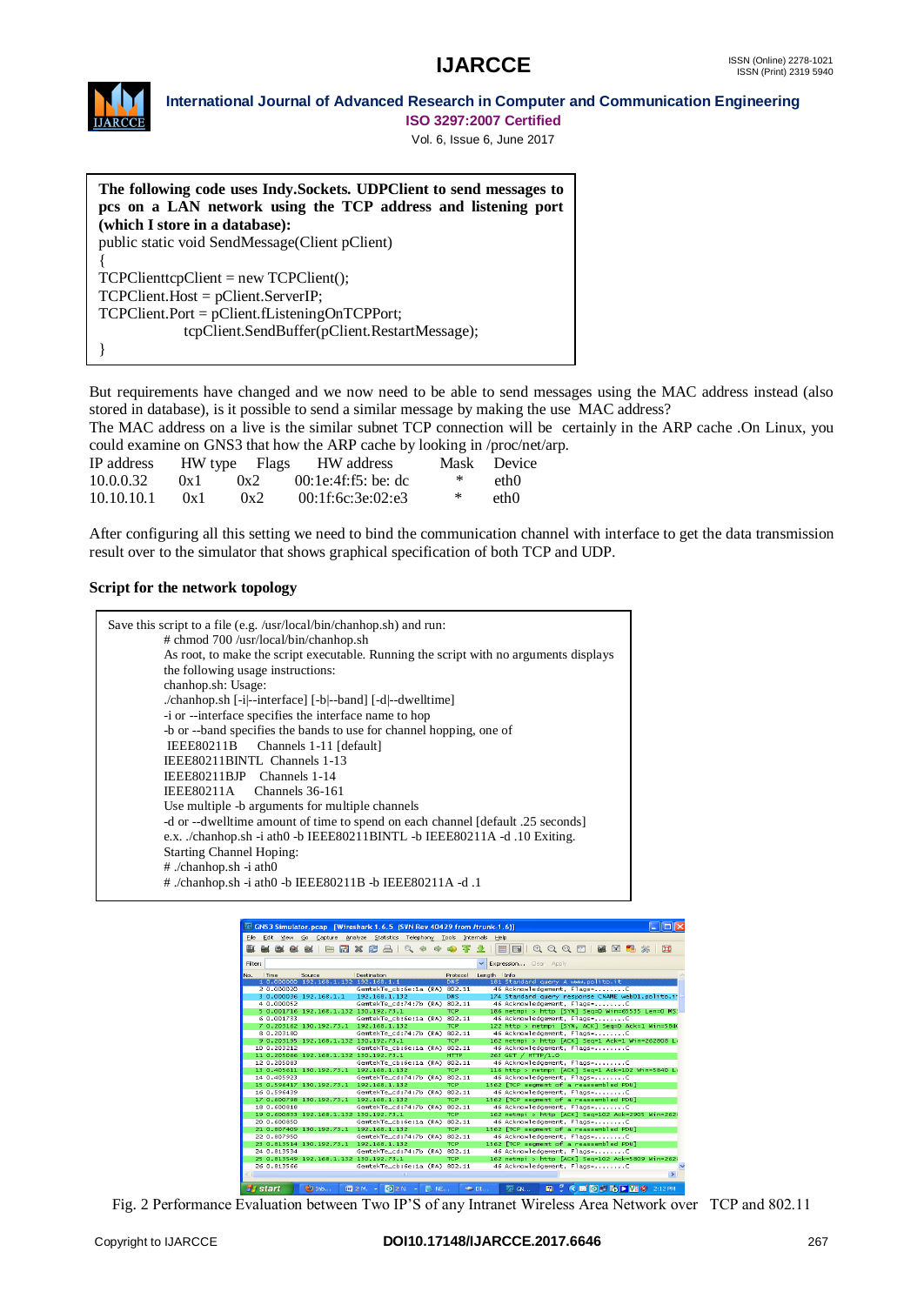

Vol. 6, Issue 6, June 2017

To make the communication in network environment we need to consider all the 802.11 protocol series if we will take each protocol individually we found that they have performed differently with QoS specification and normally without QoS Model they give the Following result that has been got in a global network environment if we analyzing the performance specification in an intranet area network we need to gathering both 802.11 and TCP protocols parallel and then we necessity to study the performance of TCP and 802.11 protocols for an individual time session of TCP protocol with QoS specification.

## **VI. RESULTS ANALYSIS**

To assess the New AIMD algo, we conduct experiments based on the Wireshark simulation. The Wireshark simulation help us to evaluate the behavior of New AIMD under diverse network condition. In this section we focus on the simulation results.Figure.2shows the network topology used in the simulation. The topology is a simple dumbbell topology network. The bottleneck link is set to 5 Mbps. The links that connect the senders and the receivers to the router have bandwidth of 5 Mbps. The end-to-end RTT is set to30ms. The router queue size is 100 packets. Figure. 4,5 and 6 shows the results between two nodes for experiments with 2 flows with TCP, UDP and HTTP Protocols in the single bottleneck link respectively.



Fig. 4 The result between two nodes in experiment with 2 flows with TCP, UDP and HTTP.

Table 3 shows the comparison between the throughput and average packet loss rates for different number off low in same bottleneck link bandwidths. The throughput is calculated over a period of 300 seconds after the flow reaches steady state. Due to the large period for averaging the throughput and the buffer size of 100 packets, TCP, UDP and HTTP flow seems to be able to obtain reasonable high throughput.

Table 3: Throughput for different Protocol of 2 flow in single bottleneck link with New AIMD algorithm.

|             | 2 Flow                               |                                          |                                  |  |  |  |  |  |
|-------------|--------------------------------------|------------------------------------------|----------------------------------|--|--|--|--|--|
| Protocol    | Total Throughput per-flow<br>sent KB | Total Throughput per-flow<br>received KB | Rate of Throughput<br>received % |  |  |  |  |  |
|             |                                      |                                          |                                  |  |  |  |  |  |
| <b>TCP</b>  | 84477.76                             | 84477.76                                 | 100                              |  |  |  |  |  |
| <b>UDP</b>  | 65368.328                            | 65196.956                                | 99.73                            |  |  |  |  |  |
| <b>HTTP</b> | 34138.592                            | 34138.592                                | 100                              |  |  |  |  |  |